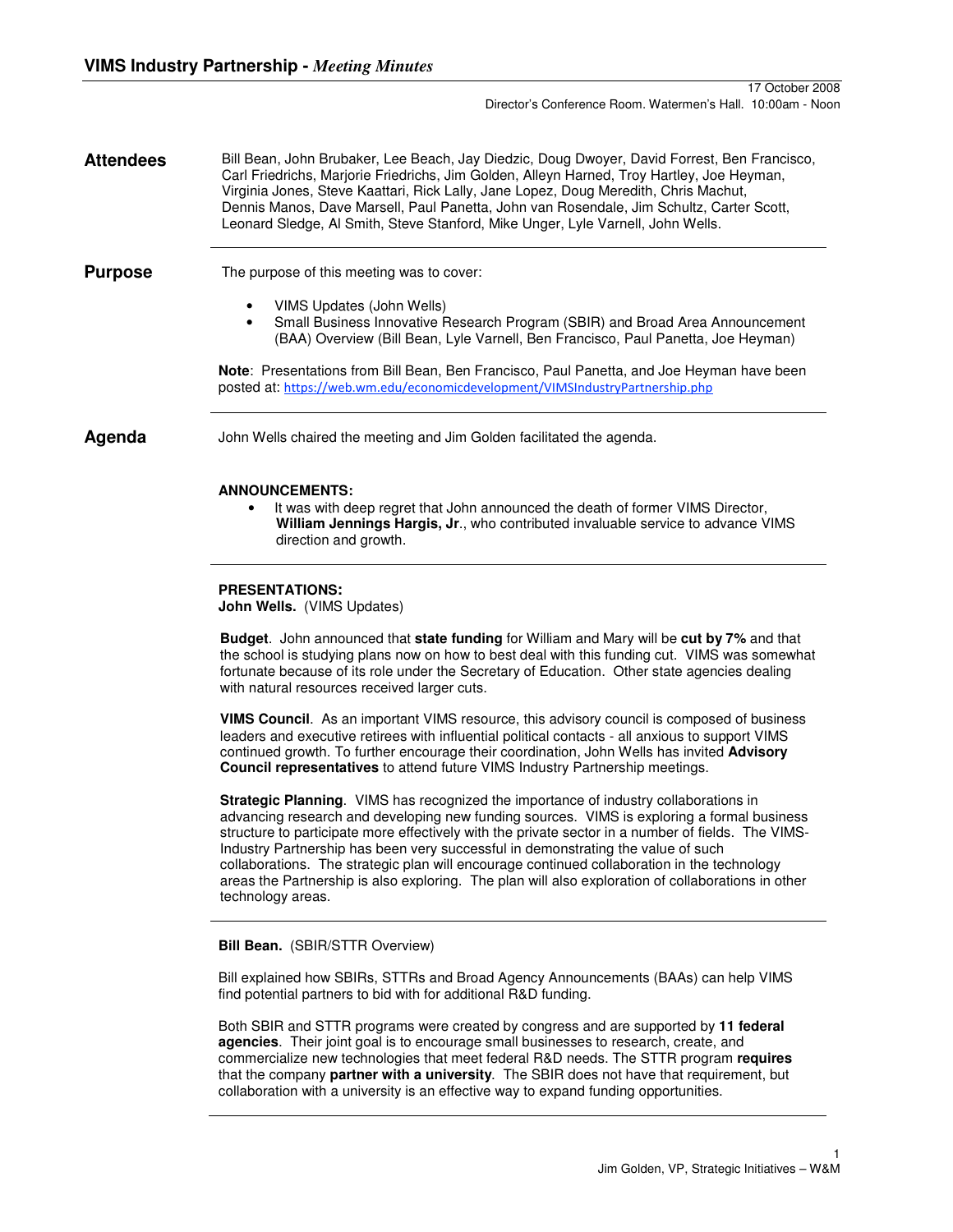# **Agenda**, cont. **PRESENTATIONS:**

**Lyle Varnell** (VIMS Collaborative Interests)

Lyle continued the discussion by identifying further resources available to help VIMS faculty collaborate with small businesses on initial search selections that match a VIMS specialty. Lyle showed **several helpful sites** including the **SBIR Gateway** at www.zyn.com .

He discussed examples dealing with **ecology**, **toxicology**, **aquaculture** and **carbon cycles** that would be of interest to VIMS. **Jane Lopez** noted that VIMS routinely explores opportunities at www.grants.gov and that there are links to search engines on the VIMS website.

**Steve Kaattari** noted that he and several other VIMS scientists have served on science review panels for SBIRs and STTRs. He suggested that the Partnership assemble a list of VIMS scientists who do that and ask those scientists to serve as consultants on VIMS proposals.

Several participants emphasized the importance of building relationships with program managers – not just in response to specific announcements, but also as a long-term process of helping to influence future proposals.

**Bill Bean** and Lyle mentioned that they are planning to schedule a session at VIMS to explore various ways of seeking funding support for projects with industry.

### **EXAMPLES: Industry Partner Opportunities**

• **Werner Anderson** (Ben Francisco) **SBIR Proposal:** Predictive Simulations of Chemical & Biological Agents in Potable Water

Ben discussed Werner Anderson's **focus on modeling and simulation** research. He has initiated a process with **Bill Bean** to search for SBIRs, STTRs and BAAs that could be of interest to VIMS and industry partners.

He noted that WA had submitted an SBIR with VIMS scientist **Jian Shen** concerning predictive simulations of chemical and biological agents in potable water. He thought that such proposals had real promise, but this one was probably put together too quickly.

• **Luna Innovations, Inc.** (Paul Panetta and Joe Heyman) Paul and Carl Friedrichs discussed how the research at Luna overlapped with **Carl Friedrichs'** interests at VIMS and the need for sedimentation characterization. They have identified a series of funding opportunities with the Corps of Engineers, NSF, CICCET and ONR in the areas of **seabed floor mapping**, **water column sediment profiling** and **solids fraction profiling**.

The technologies involve the use of acoustic scattering, Doppler velocimeters and calibrated digital x-radiographs. Luna is doing work on **sediment transport/characterization and sound waves**. Paul has teamed up with Carl to match proposal applications in those areas. There are also applications to biofuel processing and bio-particulate characterization.

Joe discussed how Luna's research on **groundwater and ocean gravity waves** could easily match up with VIMS research in matching proposal opportunities - with a possible submission to the DoD on a new type of sensor. One technology of interest is **acoustic phase locking**.

Joe emphasized that the **key to winning these proposals** is in the "pre-announcement phase" by taking time to **build personal relationships with the agency contacts** that are a stronger source of feedback on agency needs than a brief proposal description.